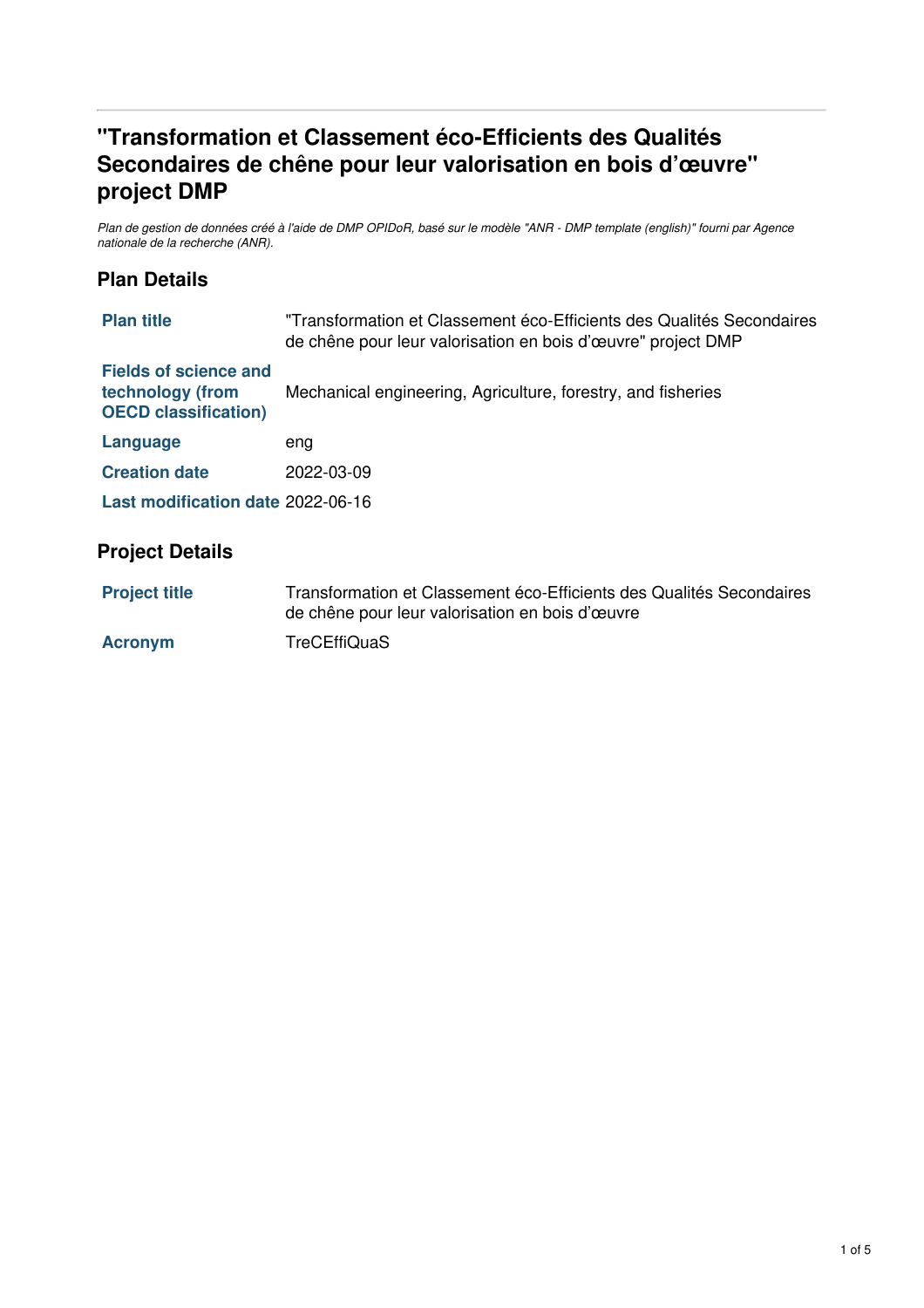| <b>Abstract</b>   | Among the large wood resources of France, a significant percentage is<br>still undervalued. In particular, the hardwood with a low quality, a high<br>flexuosity, a small diameter and generally too many knots are only used<br>as firewood or for the slushing. On the other hand, the France suffers<br>from a negative economic balance due the importation of wood products<br>(about a billion euros per year). The potential of the hardwood biomass<br>is underestimated and requires research and development to optimize<br>its usage and processing, and thereby creating value, inducing better<br>energy efficiency and increasing CO2 storage.<br>The 1st objective of the TreCEffiQuaS project is to propose an efficient<br>method for oak timber grading according to European standards. For<br>this purpose, the LaBoMaP is developing an industrial grading method<br>for the hardwood based on fibers orientation scanning. In particular, the<br>work will focus on grading oak in the type of cross-sections and loading<br>(tension) corresponding to modern construction products such as glued<br>laminated timber or cross laminated timber. The 2nd objective is to<br>optimize the efficiency of the production of finger-jointed hardwood<br>lamellas. For low-quality hardwoods, optimizing the operation of<br>crosscutting boards can allow to reduce the drying deformations due to<br>fibers deviation and knots, while guaranteeing a high mechanical<br>strength of finger-joints.<br>It has been shown that it was possible to predict wood deformations due<br>to drying on the basis of fiber orientation scanning. A 1st algorithm<br>aimed to optimize square-edged boards crosscutting to guarantee<br>finger-joints strength has been proposed. 2000 oak boards have been<br>sampled, sawned, planed and scanned. They are now being tested<br>under mechanical loading. The expected results should be:<br>• a more accurate and efficient oak grading (and potentially of other<br>hardwoods),<br>• developing of new standards for hardwood strength classes under<br>tensile loading, or the engineered hardwood products (CLT,<br>Glulam)<br>• proposing a method to guarantee the strength of finger-jointed |  |
|-------------------|----------------------------------------------------------------------------------------------------------------------------------------------------------------------------------------------------------------------------------------------------------------------------------------------------------------------------------------------------------------------------------------------------------------------------------------------------------------------------------------------------------------------------------------------------------------------------------------------------------------------------------------------------------------------------------------------------------------------------------------------------------------------------------------------------------------------------------------------------------------------------------------------------------------------------------------------------------------------------------------------------------------------------------------------------------------------------------------------------------------------------------------------------------------------------------------------------------------------------------------------------------------------------------------------------------------------------------------------------------------------------------------------------------------------------------------------------------------------------------------------------------------------------------------------------------------------------------------------------------------------------------------------------------------------------------------------------------------------------------------------------------------------------------------------------------------------------------------------------------------------------------------------------------------------------------------------------------------------------------------------------------------------------------------------------------------------------------------------------------------------------------------------------------------------------------------------------------------------------------------------------------------|--|
|                   | laminates, while optimizing raw material yield.                                                                                                                                                                                                                                                                                                                                                                                                                                                                                                                                                                                                                                                                                                                                                                                                                                                                                                                                                                                                                                                                                                                                                                                                                                                                                                                                                                                                                                                                                                                                                                                                                                                                                                                                                                                                                                                                                                                                                                                                                                                                                                                                                                                                                |  |
| <b>Funding</b>    | • ADEME: 2003C0065                                                                                                                                                                                                                                                                                                                                                                                                                                                                                                                                                                                                                                                                                                                                                                                                                                                                                                                                                                                                                                                                                                                                                                                                                                                                                                                                                                                                                                                                                                                                                                                                                                                                                                                                                                                                                                                                                                                                                                                                                                                                                                                                                                                                                                             |  |
| <b>Start date</b> | 2021-03-19                                                                                                                                                                                                                                                                                                                                                                                                                                                                                                                                                                                                                                                                                                                                                                                                                                                                                                                                                                                                                                                                                                                                                                                                                                                                                                                                                                                                                                                                                                                                                                                                                                                                                                                                                                                                                                                                                                                                                                                                                                                                                                                                                                                                                                                     |  |
| <b>End date</b>   | 2024-03-18                                                                                                                                                                                                                                                                                                                                                                                                                                                                                                                                                                                                                                                                                                                                                                                                                                                                                                                                                                                                                                                                                                                                                                                                                                                                                                                                                                                                                                                                                                                                                                                                                                                                                                                                                                                                                                                                                                                                                                                                                                                                                                                                                                                                                                                     |  |
| <b>Partners</b>   | $\bullet$ FCBA()<br>• Ducerf $()$<br>$\bullet$ ADEME()<br>• AMVALOR ()                                                                                                                                                                                                                                                                                                                                                                                                                                                                                                                                                                                                                                                                                                                                                                                                                                                                                                                                                                                                                                                                                                                                                                                                                                                                                                                                                                                                                                                                                                                                                                                                                                                                                                                                                                                                                                                                                                                                                                                                                                                                                                                                                                                         |  |

#### **Produits de recherche :**

1. Experimental Data (Dataset)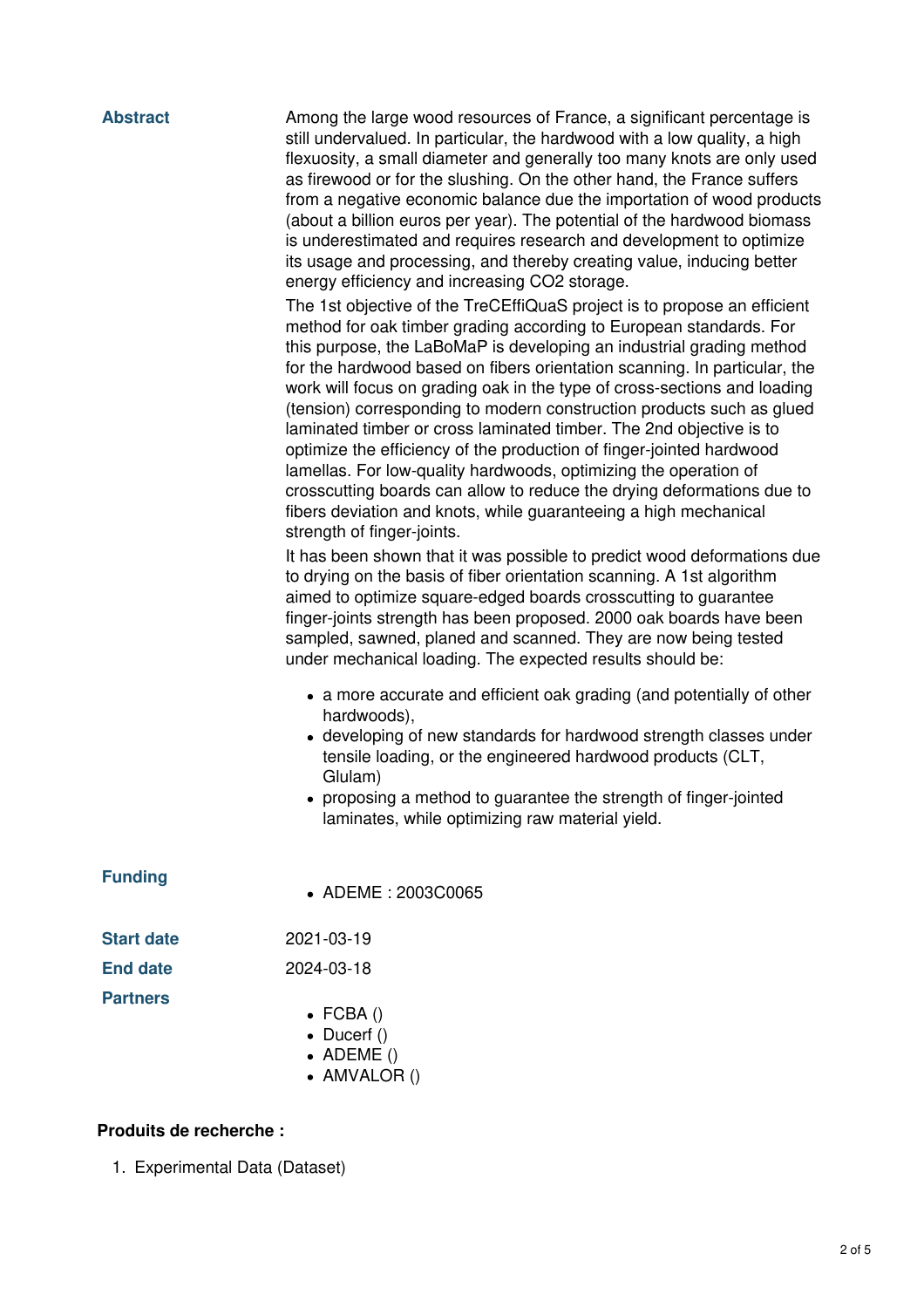#### **Contributeurs**

| <b>Nom</b>      | <b>Affiliation</b> | <b>Rôles</b>                                                                  |
|-----------------|--------------------|-------------------------------------------------------------------------------|
| pot guillaume   | 200214907Z         | • DMP manager<br>• Personne contact pour les données<br>• Project coordinator |
| Viguier Joffrey | 200214907Z         |                                                                               |

Droits d'auteur :

Le(s) créateur(s) de ce plan accepte(nt) que tout ou partie de texte de ce plan soit réutilisé et personnalisé si nécessaire pour un autre plan. Vous n'avez pas besoin de citer le(s) créateur(s) en tant que source. L'utilisation de toute partie de texte de ce plan n'implique pas que le(s) créateur(s) soutien(nen)t ou aient une quelconque relation avec votre projet ou votre soumission.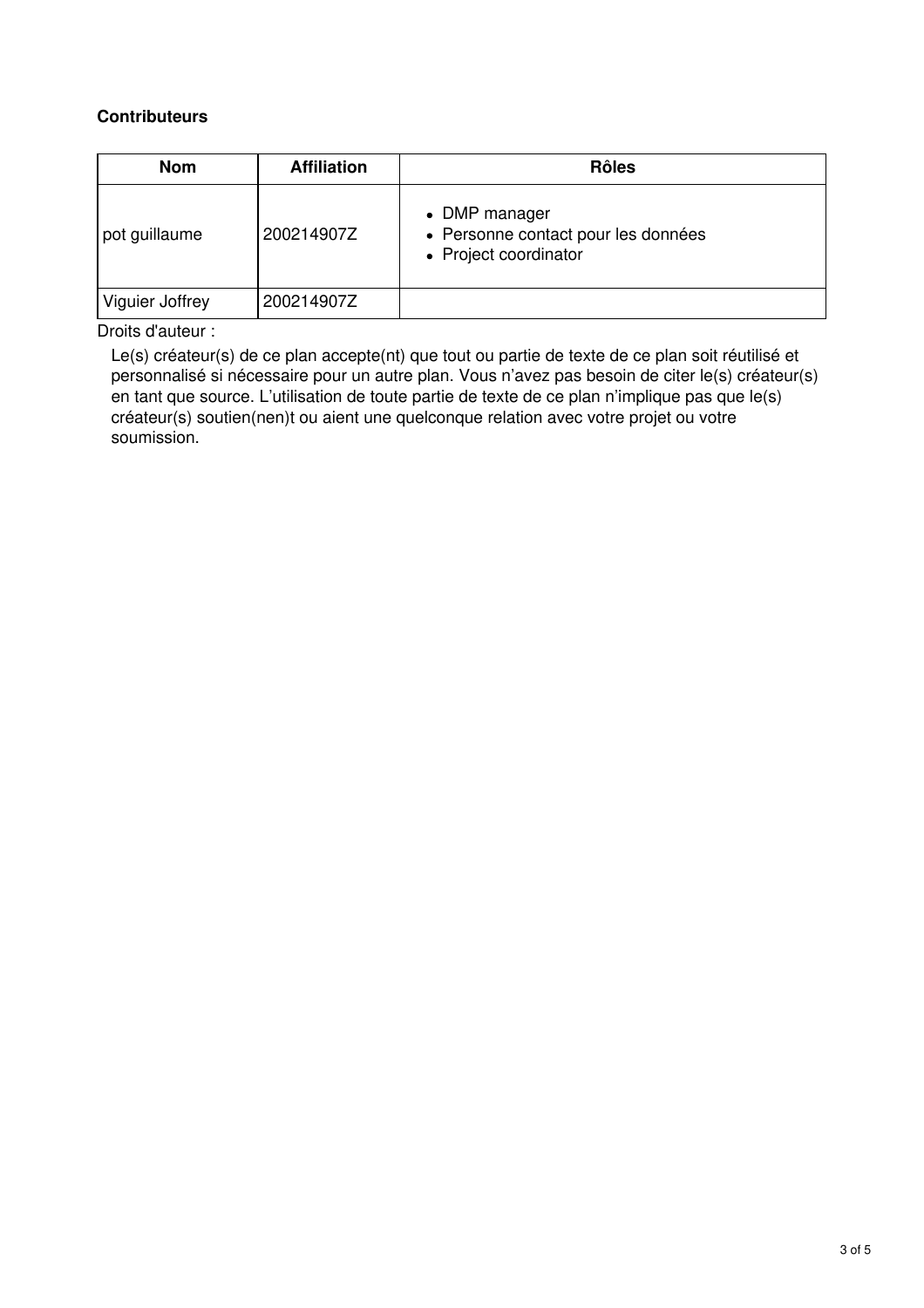## **"Transformation et Classement éco-Efficients des Qualités Secondaires de chêne pour leur valorisation en bois d'œuvre" project DMP**

#### **1. Data description and collection or re-use of existing data**

This project will produce experimental data implying different devices such as cameras, industrial board scanner, vibration test devices, mechanical testing machines, and other manual measurements.

This dataset can be directly used for the development of strength grading algorithms since it includes all the measurement made by current board scanners and vibration testing devices, plus board traceability from the tree. This database is suitable for working on the development of processing algorithms for timber strength grading.

This dataset include images and measurements at several steps of the sawing process of french oak logs from the sawmill logyard to the machine grading and destructive testing of wooden boards.

A total of 122 logs, and more than 2000 boards has been analysed.

The image data is recorded in image format or in .pkl and .mat files, which are readable with Python or MATLAB software. It includes RGB images of log ends and board ends, a set of images of the boards (RGB, laser and X-rays) obtained with an industrial board grading machine.

The measurements are recorded in .csv files and include wood density, mechanical properties of each board obtained by vibratory and static testing, and visual grading of the boards.

### **2. Documentation and data quality**

A .txt file describing the folder structure will accompany the data. Each table or group of data will be described in a .txt file with the variable name, unit and description. A scientific data paper will accompany the dataset with all the details relative to data collection.

The quality of data depends on the accuracy of different machines or cameras for which technical data will be shared in the accompanying data paper. The consistency of all the data is peer reviewed by at least two different people.

## **3. Storage and backup during the research process**

Immediately after acquisition the raw data is saved on a local network-attached storage (NAS) device at ENSAM Cluny, France. This NAS uses RAID 5 to automatically duplicate all files onto two independent hard drives. To ensure the perennity of the data, it is also copied on a Microsoft OneDrive Cloud handled by ENSAM. A third copy is made on a personnal hard drive not connected to any network.

Only the participant to the project have access to the NAS and the OneDrive Cloud storage. In regards to data protection, the data is not considered to be sensitive.

## **4. Legal and ethical requirements, code of conduct**

No personal data will be processed.